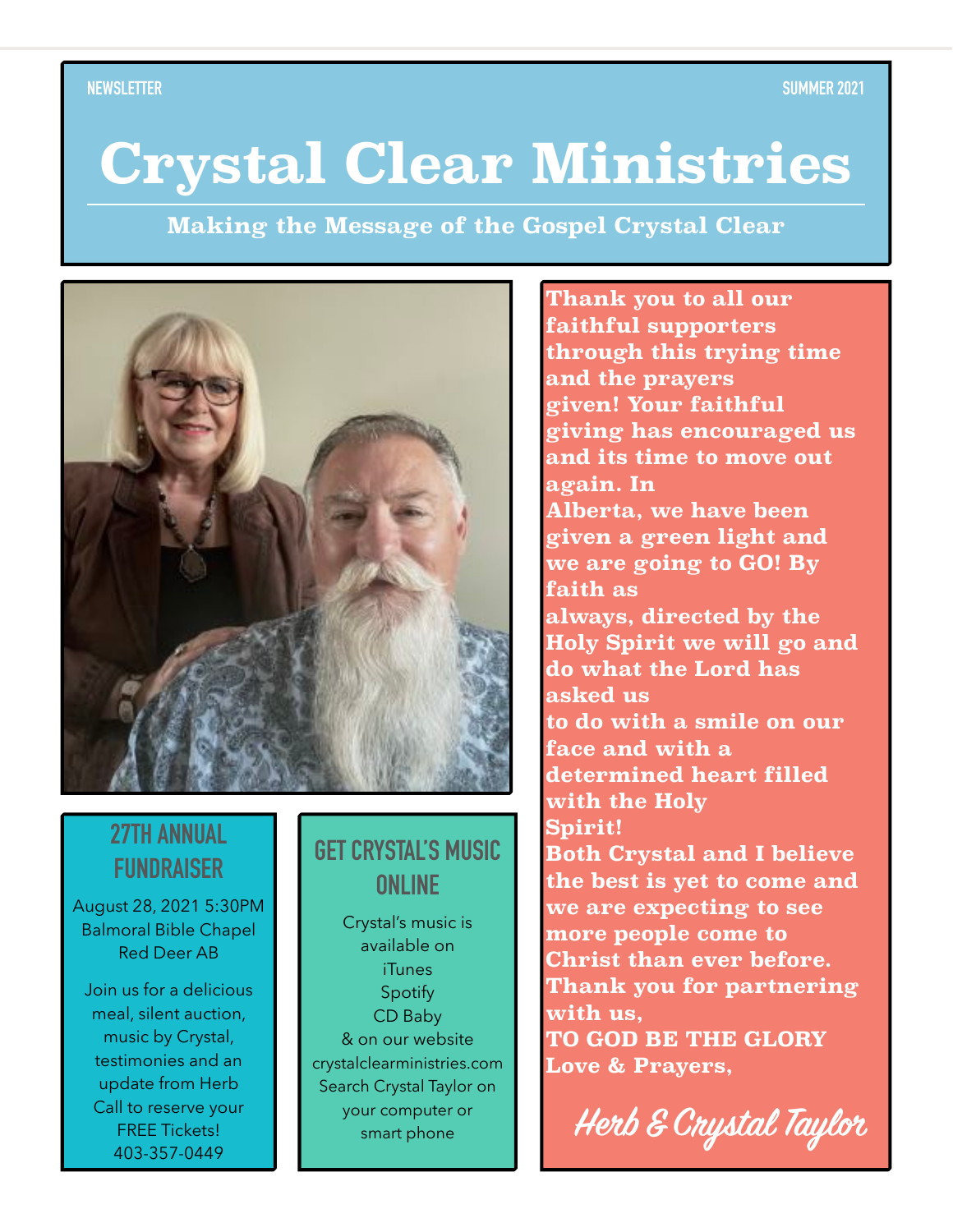# **Praise the Lord**

# **ISAIAH 40: 29-31 NKJV HE GIVES POWER TO THE WEAK, AND TO THOSE WHO HAVE NO MIGHT HE INCREASES STRENGTH. EVEN THE YOUTHS SHALL FAINT AND BE WEARY, AND THE YOUNG MEN SHALL UTTERLY FALL, BUT THOSE WHO WAIT ON THE LORD SHALL RENEW THEIR STRENGTH; THEY SHALL MOUNT UP WITH WINGS LIKE EAGLES, THEY SHALL RUN AND NOT BE WEARY, THEY SHALL WALK AND NOT FAINT.**

Gods promises and principles are true, actually the phrase is; tried and true but they were true before they were tried! We've been all tested in one form or another during this Pandemic and we have learned a little more about ourselves and others during this temporary trial. This is why the Lord tells us to live one day at a time and we are not to worry about tomorrow.

### **Matthew 6:34 NKJV Therefore do not worry about tomorrow, for tomorrow will worry about it's own things. Sufficient for the day is it's own trouble.**

We must move forward without fear to reach the lost! I believe Jesus is coming soon and He will surprise us when He does come back so in the meantime lets get after it. Since this Pandemic has all started we have seen some saved but there are so many more. It's time to go out and be at our Fathers business to reach the lost and encourage and challenge the saints.

Currently Its been hard to move forward when the Government has restricted our movements for multiple months. Loneliness and separation has caused many to go into light to heavy depression, due to the problems that have been attached to Covid so we know the message of the gospel we want to give will bring relief and change. Even with the walls created by those in authority, there has still been opportunity to minister to many people. You don't stop serving the Lord, you just learn to serve Him in different ways.

## **MAILING & CONTACT INFO**

Box 20029 Red Deer Alberta Canada T4N 6X5 Home: 403-342-7357 Cell: 403-357-0499

email: hgtaylor@telusplanet.net



Check our our website www.crystalclearministries.com and hit the SCHEDULE link on the front page. You can go all the way back to 1999! 'Like' us on Facebook, too! www.facebook.com/CrystalClearMinistries/

\*Please call us at any time if you have questions about giving. We would be happy to give you direction, if needed. If you do not need a tax receipt and would like to give, you can send a cheque directly to us at the above address made out to *Crystal Clear Ministries*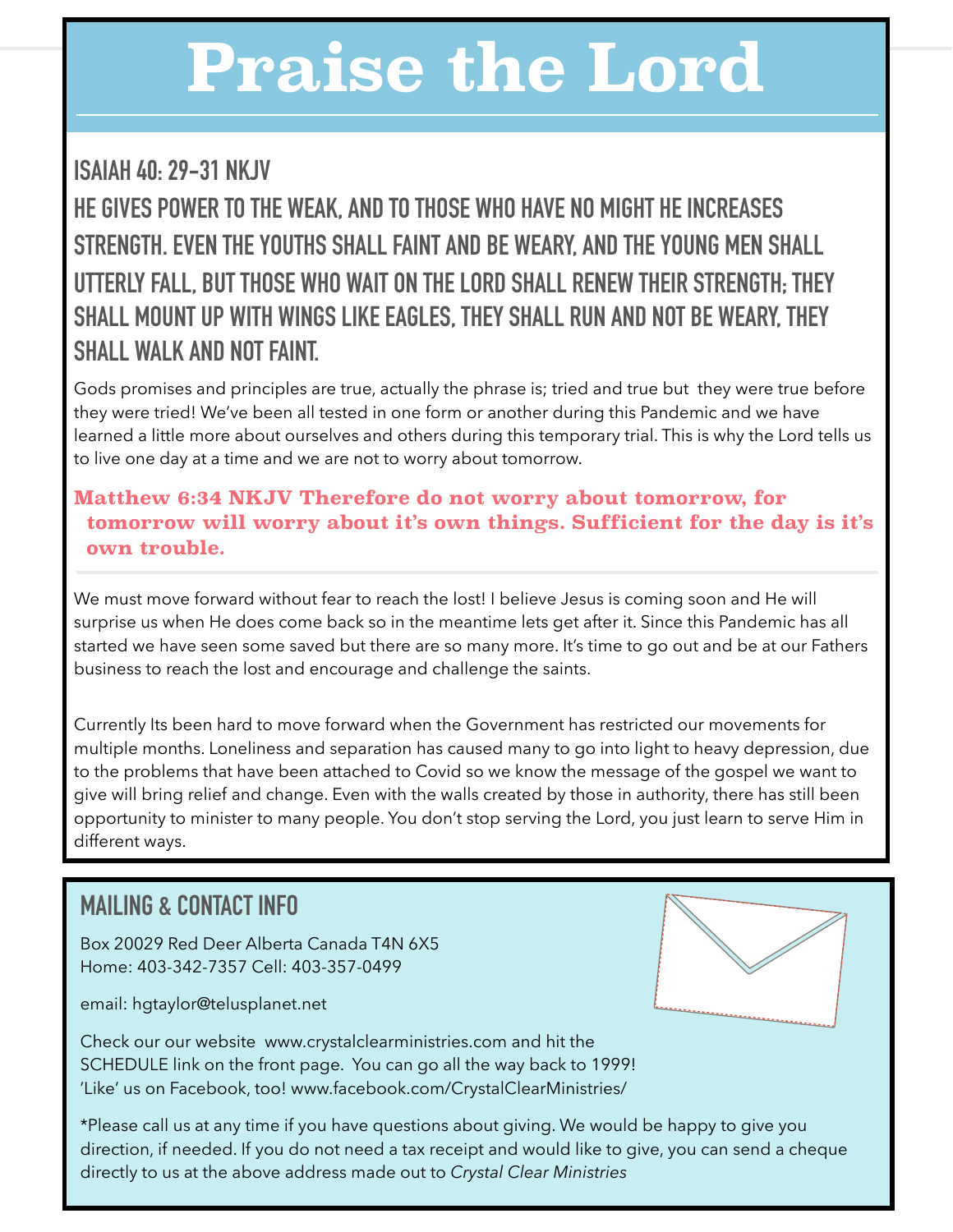# **Praise & Prayer**

*Praise the Lord we are very thankful* 

-For the Salvation He has given us through the finished work of the cross

-For the Lords direction and wisdom

-For His faithfulness and provision

-For the people God has brought into our lives to minister to and those who have ministered to us.

-For our supporters, our Church, MSC Canada for their commitment to the Lord

-For the sensitivity of the Holy Spirit

-Faith to move forward without fear

-For the Lord graciously healing my arms, major tears in my rotator cuffs

-For the reports of salvations from the Zoom meeting aired before Christmas to England.

-For many who have recovered from sickness and the lifting of so many restrictions in Alberta

### *Please Pray*

-That more doors would open for ministry

-That churches and venues would open up again to having evangelistic services to win the lost and encourage and challenge the saints.

-That we could remain sensitive to the Holy Spirit

-That the Lord would receive all the honour and glory for the things He has done. -That our monthly support would be increased ( we have lost some support due to the trials at hand ) -For the upcoming Fundraiser at Balmoral Bible Chapel on the 28th of August 2021 at 5:30

-That Crystal will be able to finish the songs for her next CD soon.

# **YOU CAN DONATE ONLINE THROUGH MSC CANADA!**

MSC Canada is set up to give income tax receipts for donation to independent Christian Brethren workers or missionaries. We receive 100% of the amount given; MSC operates on a love-offering basis. There are two ways to give, one-time gift or monthly-support.

1) go to [www.msccanada.org](http://www.msccanada.org) and click GIVE. Under Mission Workers in Canada, enter Herb & Crystal Taylor in the recipient box. You may have to call and talk to someone directly. Phone 905-947-0468

2) funds can be mailed to: MSC Canada 16-101 Amber Street, Markham ON Canada L3R 3B2

cheques are to be made out to MSC Canada, please specify on a separate note that the funds are to be directed to Herb & Crystal Taylor

Tax receipts are available for Canadian Residents only